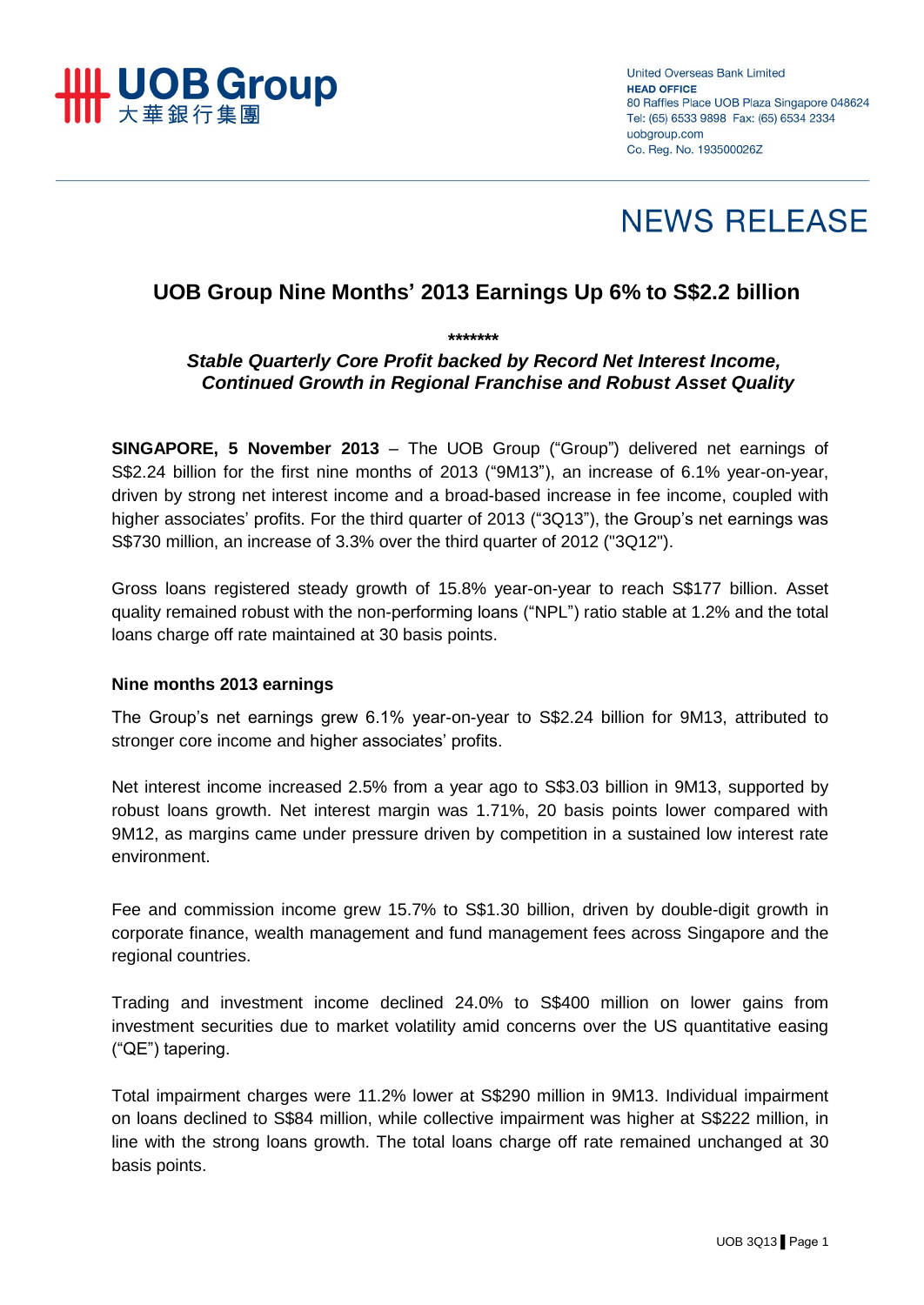The share of associates' profits more than doubled to S\$177 million for 9M13, mainly contributed by the non-recurring gains on the disposal of investments.

#### **Third quarter 2013 earnings**

The Group recorded net earnings of S\$730 million for 3Q13, an increase of 3.3% against 3Q12, but declined 6.8% quarter-on-quarter on lower fee and commission income and share of associates' profits.

Net interest income for 3Q13 posted a consecutive record quarter of S\$1.05 billion, driven by loans growth and stable net interest margin of 1.71%. Compared with the same period last year, net interest income grew 7.7%, even as net interest margin declined. Margins had been stable for the past two quarters, helped by the shift in asset mix towards loans coupled with lower cost of funds.

Fee and commission income was lower quarter-on-quarter by 6.9% at S\$407 million, as contributions from wealth management, loans-related and fund management activities moderated. Year-on-year, strong contributions from wealth management and trade-related activities had driven fee and commission income up by 9.2%.

Trading and investment income of S\$143 million in 3Q13 was 17.2% lower against 3Q12 due to lower gains on investment securities. Compared with the previous quarter, it rose 43.7% as market volatility in 2Q13 resulted in losses on government securities.

Total operating expenses declined 1.5% quarter-on-quarter to S\$715 million with expense-toincome ratio improving to 43.0%. Compared with 3Q12, operating expenses increased 4.0% mainly on higher staff costs.

Individual impairment on loans and collective impairment fell to S\$11 million and S\$45 million respectively for the quarter, bringing total impairment charges for 3Q13 to S\$85 million. The total loans charge off rate was stable at 30 basis points.

With lower gains on disposal of investments, the share of associates' profits decreased from S\$101 million in 2Q13 to S\$52 million in 3Q13.

#### **Strong balance sheet and capital position**

Gross customer loans registered a robust growth of 13.3% year-to-date to S\$177 billion while customer deposits grew 7.9% to S\$196 billion, bringing the Group's loans-to-deposits ratio to 88.3% as at 30 September 2013. For 3Q13, loans growth was 2.1% while customer deposits grew 3.9%, mainly contributed by the higher Singapore fixed deposits.

US dollar loans increased 8.5% quarter-on-quarter to S\$24.4 billion. With the US dollar deposits growth outpacing loans growth at 14.5%, the US dollar loans-to-deposits ratio improved to 83.7% as at 30 September 2013. The Group's funding base was further strengthened by the issuance of S\$4.35 billion under the US\$10 billion US commercial paper programme during the year.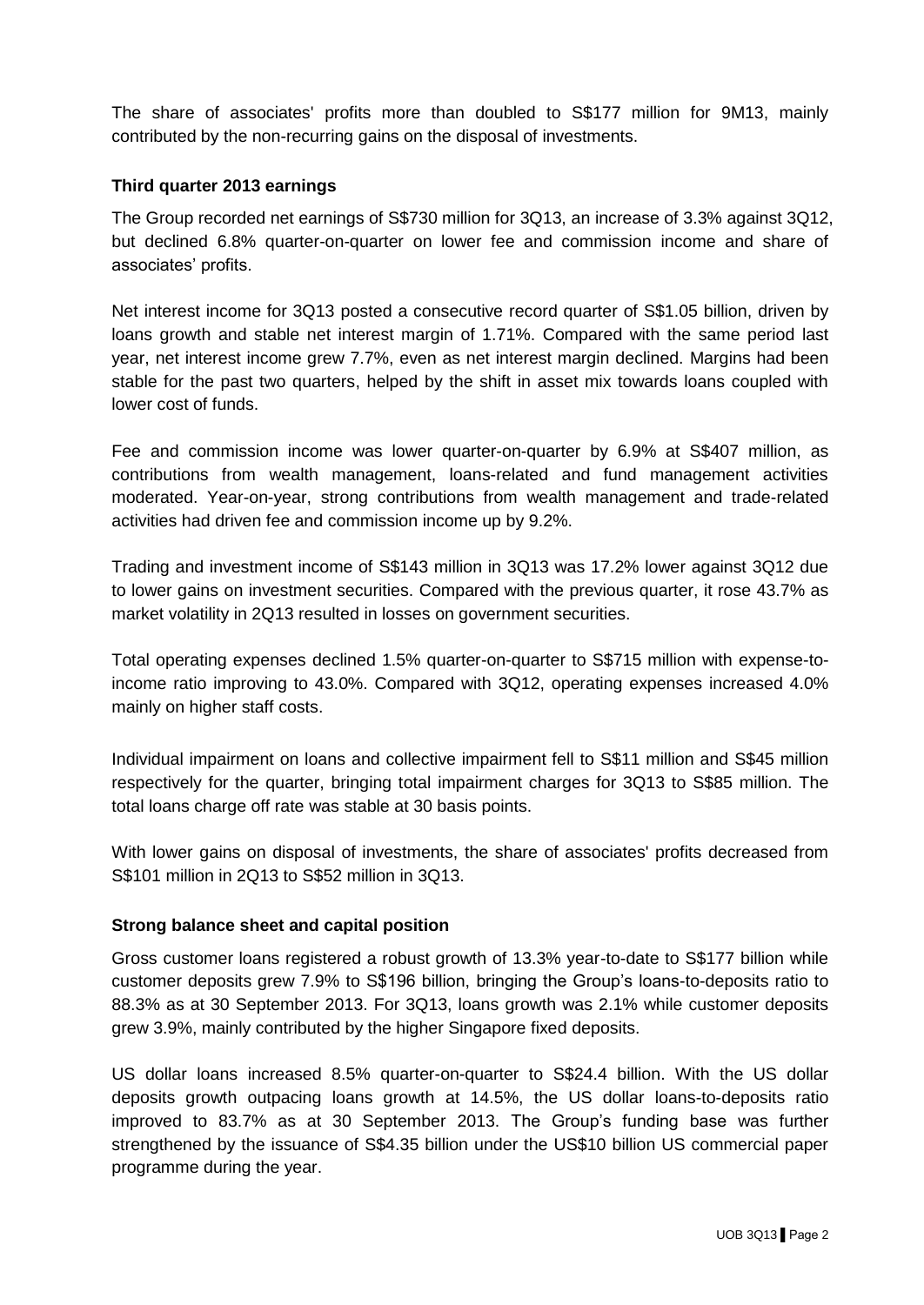Asset quality remained strong with NPL declining 15.6% year-on-year to S\$2.11 billion as at end September 2013, while the NPL ratio improved to 1.2%.

Shareholders' equity rose 3.9% from a year ago to S\$25.2 billion largely contributed by higher retained earnings. Annualised return on shareholders' equity for 9M13 was 12.2%.

The Group's Common Equity Tier 1 and Total capital adequacy ratios of 12.9% and 16.3% respectively as at 30 September 2013 were well above the minimum requirements of the Monetary Authority of Singapore. Compared with 30 June 2013, the capital ratios were lower mainly due to lower net capital resources and higher risk-weighted assets.

## **CEO's statement**

Mr Wee Ee Cheong, the UOB Group's Deputy Chairman and Chief Executive Officer, said: "The Group has achieved another decent set of results this quarter, driven by steady core income and continued growth in our regional franchise. This was underpinned by stable margins and healthy asset quality as we stayed disciplined in pursuing sustainable growth.

"While the US economy appears to have avoided the fiscal cliff and QE tapering has been postponed for now, the lack of clarity on these fronts will continue to impact Asia. Despite the near-term headwinds from ongoing global uncertainties, the long-term fundamentals of our region remain strong as intra-regional trade and wealth management activities continue to expand.

"Our strong balance sheet enables us to continue investing in regional capabilities to support seamlessly our customers' expanding needs within and across countries."

- ends -